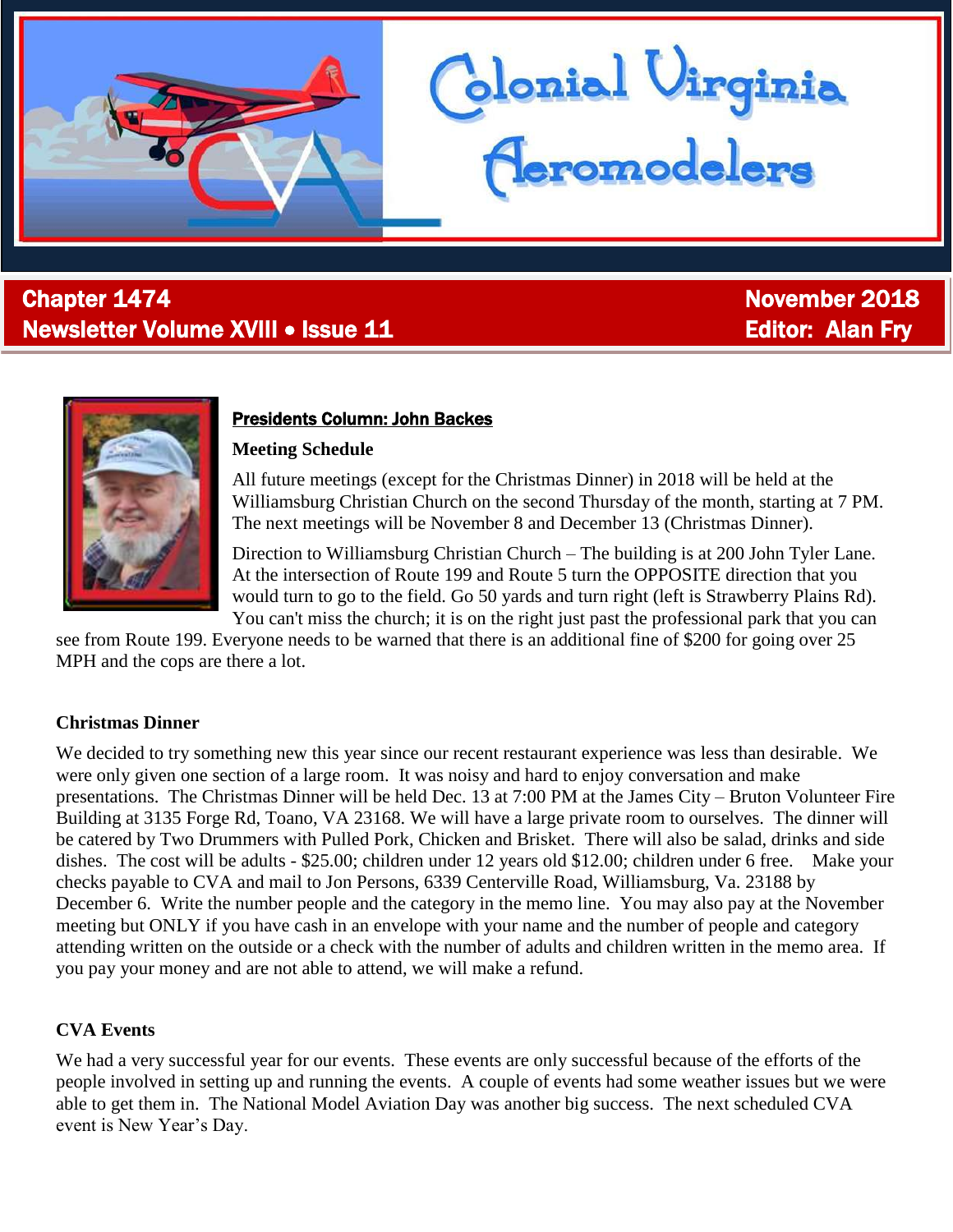#### **Donated Airplanes**

We have a few planes that were donated. They will be put on the "For Sale" page of the website and bids will be taken using the CVA webpage guestbook.

#### **Show and Tell**

We are going to have a short show and tell at the end of each meeting. You are invited to bring a new plane, a neat gadget or to show an interesting building technique.

#### **Contact Me**

Phone: 757-876-1241 Email: [jb753@cox.net](mailto:jb753@cox.net) Address: 8630 Diascund Road, Lanexa, Va. 23089

### Secretary's Report: Fred Hill



The October meeting was cancelled due to weather. Fred did not have anything to report.



## Training: Alan Fry

#### **Website of the Month**

For this month's website of the month I wanted to feature again one of the links that I posted last month. The name of the company is "Chief Aircraft". What makes them unique is that they are suppliers for full size aircraft as well as our RC aircraft. Their slogan is "The best service and prices, with the largest inventory  $\&$  fastest shipping. Serving aircraft owners, pilots & RC modelers for 30 years." They do have a lot of stuff. I encourage you to take a look. Here is the link:

#### <http://www.chiefaircraft.com/radio-control>

**Do you have a favorite website? If so, let me know and I will put it in the newsletter. Favorite online store, how to build, how to fly, etc.- send me the link! My email address:**

[AlanWFEmail-CVA@yahoo.com](mailto:AlanWFEmail-CVA@yahoo.com)

#### **Training Column- Disorientation**

The following article is a reprint of one of Dave Heape's previous training articles. Thanks Dave!

Once you have gotten to the point that you are able to take your airplane up by yourself, your learning phase has really only just begun. Getting the airplane in the air, keeping it there, and getting it back to the ground in one piece (more or less) is a great feeling but there is a world of challenges ahead of you. Look for the challenges and set some specific goals for improving your flying ability.